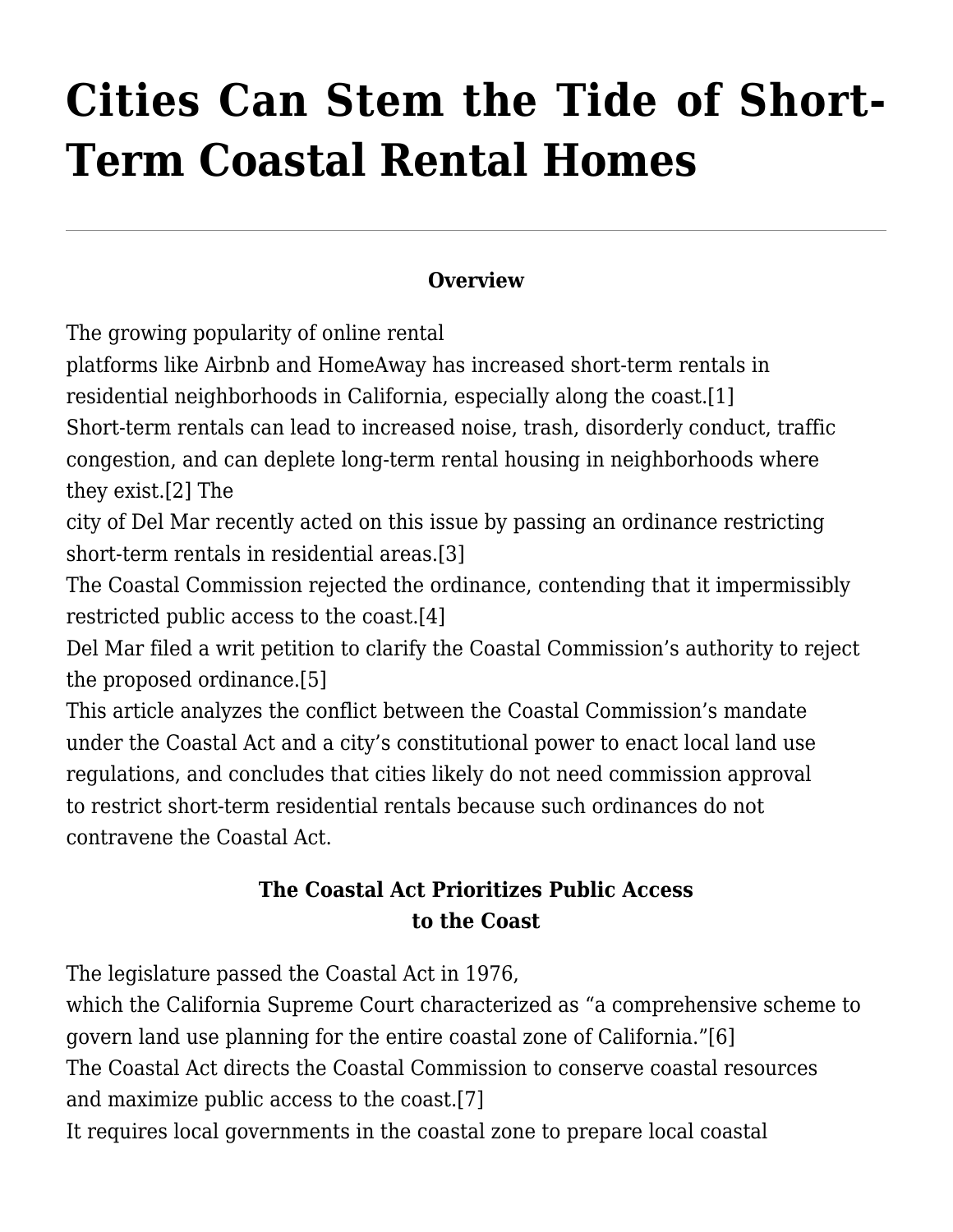programs that include zoning and land use plans that the Commission must then certify[.\[8\]](#page--1-0)

The Coastal Act also assigns permitting authority to the commission for all development in the coastal zone[.\[9\]](#page--1-0)

The Coastal Act sets standards for the commission

to use when analyzing the local coastal programs, program amendments, and proposed developments[.\[10\]](#page--1-0)

The commission must prioritize public access: low cost visitor and recreational facilities are "encouraged," and public recreational facilities are "preferred."[\[11\]](#page--1-0) Similarly, private "visitor serving" facilities "have priority over" private residential, general industrial, and general commercial development[.\[12\]](#page--1-0) In a recent amendment to the Coastal Act, the legislature declared a "lack of affordable accommodations remains a barrier to coastal access.["\[13\]](#page--1-0)

# **Del Mar Can Enact Local Ordinances That Do Not Implicate Statewide Concerns**

The state constitution grants cities several

powers to enact local laws. Del Mar has a general police power under article XI, section 7[.\[14\]](#page--1-0) And

Del Mar has charter city powers under article XI, section 5(a)[.\[15\]](#page--1-0)

Under the "home rule" provision, Del Mar has supremacy over its municipal affairs.[\[16\]](#page--1-0) Yet

a city's power to enact local laws is not unlimited. In matters of statewide concern, state law will prevail. [\[17\]](#page--1-0)

Here, if a court finds the legislature intended to fully occupy the field of public access to the coast, the Coastal Act will supersede Del Mar's ordinance restricting short-term residential rentals[.\[18\]](#page--1-0)

# **The Coastal Commission Cannot Require Del Mar to Revise Its Ordinance**

The commission rejected Del Mar's ordinance for

being too restrictive. The Coastal Commission could argue that it can preempt the ordinance because it conflicts with Coastal Act policies, either because it is an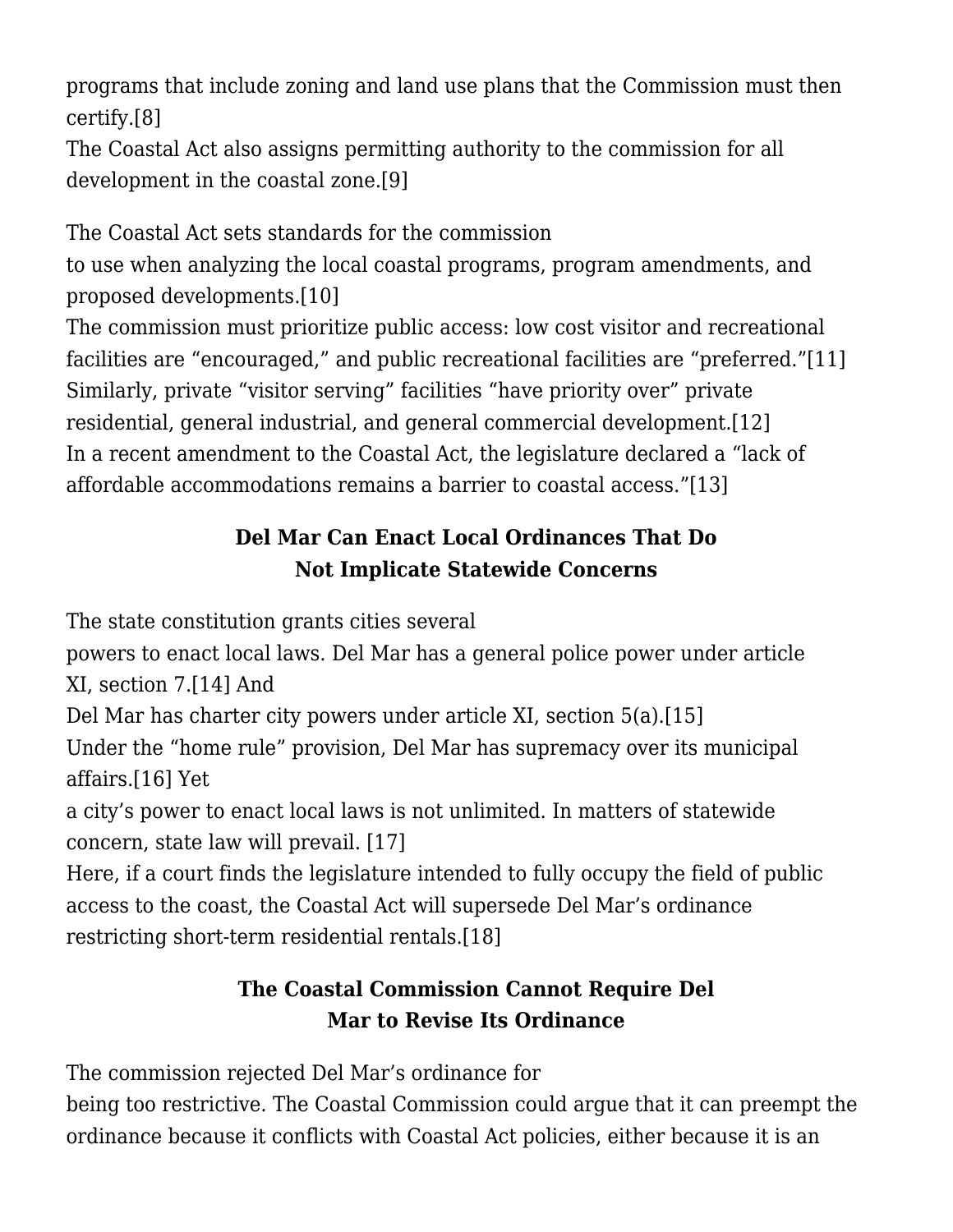amendment to the city's local coastal program and must be certified, or because it is a "development" under the Coastal Act that requires a permit. The commission can also argue that Del Mar's ordinance conflicts with the Coastal Act's enumerated goals of protecting coastal access and encouraging lower cost visitor and recreational opportunities.[\[19\]](#page--1-0)

As explained below, none of those arguments should prevail.

# **A court is unlikely to find express preemption**

The commission likely will argue that the Coastal

Act expressly preempts Del Mar's ordinance because it should be broadly defined to encompass short-term rentals. Del Mar has the better argument here, because the legislature did not clearly manifest an intent to regulate short-term rentals when it passed the Coastal Act.

To determine whether Del Mar's ordinance is

expressly preempted, a court will first look to the Coastal Act's language[.\[20\]](#page--1-0)

Section 30009 of the Coastal Act says it "shall be liberally construed to

accomplish its purposes and objectives," including to "[m]aximize public access to and along the coast.["\[21\]](#page--1-0)

Courts have also interpreted the Coastal Act's oversight scheme as necessary to ensure that state policies protecting

public access to coastal resources prevail over local pressures[.\[22\]](#page--1-0) Furthermore, the Coastal Act expressly requires Coastal Commission review of local land use plans for conformity with the statewide policy goals[.\[23\]](#page--1-0)

The Act's wording demonstrates an intent to allow

local governments to develop land use policies. Although the Coastal Commission can review local coastal programs, the commission cannot "diminish or abridge" a local government's power to establish the "precise content" of its land use plan[.\[24\]](#page--1-0)

Neither of the Coastal Act's policies protecting lower cost visitor facilities explicitly requires a city to allow short-term residential rentals.[\[25\]](#page--1-0)

The Coastal Act does not diminish Del Mar's ability to choose the precise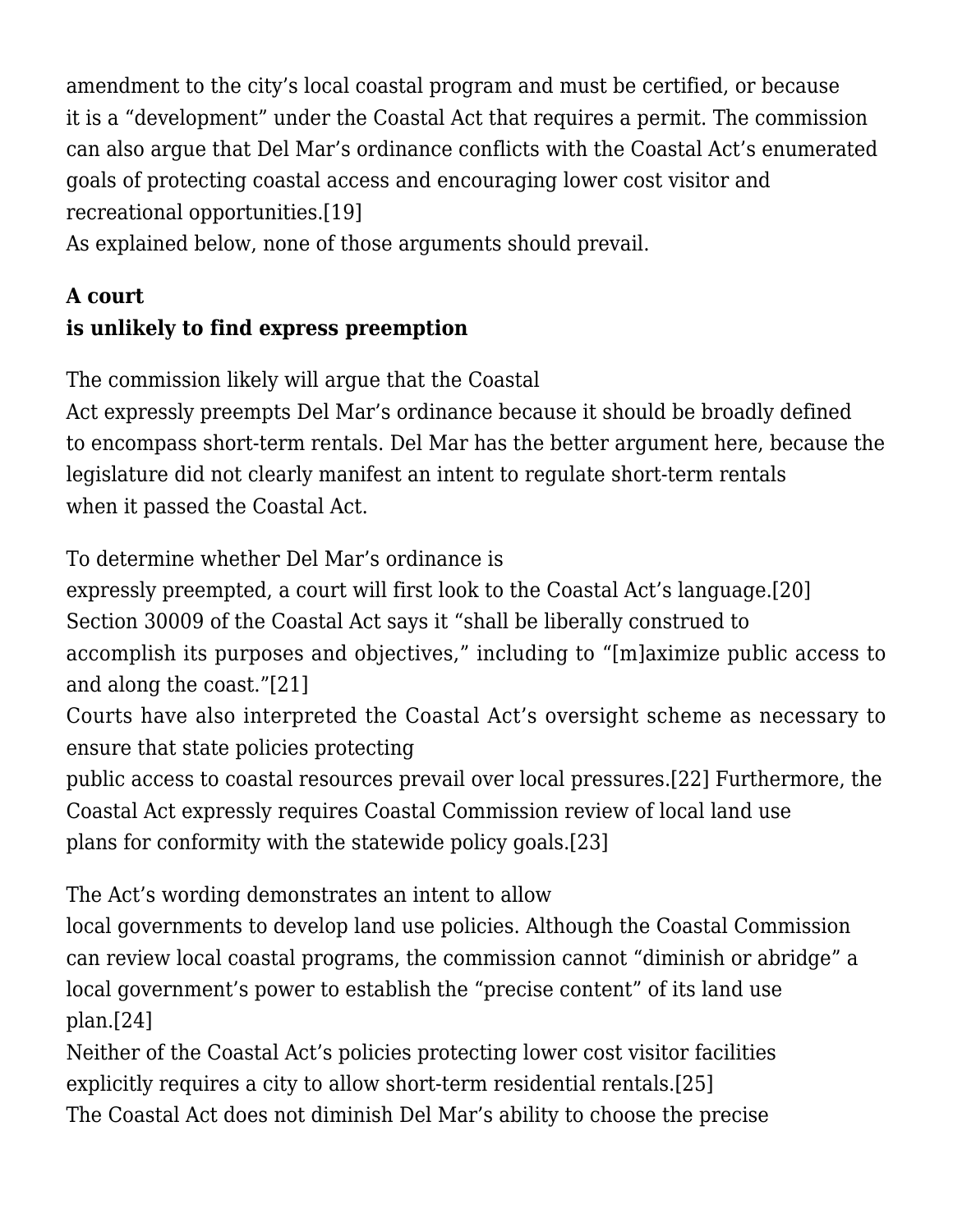method of increasing access to the coast. Del Mar could restrict short-term rentals and increase coastal access by providing other public access opportunities. For example, Del Mar could expand public parks and areas zoned for other types of visitor accommodations. Such actions would advance the legislature's

directive. When the legislature addressed a lack of affordable accommodations in a recent Coastal Act amendment, it mentioned various accommodations, including hotels, motels, hostels, cabins, and camping opportunities[.\[26\]](#page--1-0) The legislature omitted short-term rentals from its list, which supports Del Mar's argument its ordinance is not expressly preempted.

#### **No actual conflict exists**

Del Mar can also argue an absence of conflict between

the Coastal Act and its ordinance. Before reaching the question of statewide concern, a court will evaluate whether a genuine conflict exists between a charter city measure and a state law[.\[27\]](#page--1-0)

City and state initiatives conflict when they cannot be reconciled "short of choosing between one enactment and the other.["\[28\]](#page--1-0)

The commission may argue that Del Mar's

restrictions on short-term rentals conflict with the Coastal Act policies that emphasize

the need to protect lower cost visitor facilities because they would conceivably reduce the availability of overnight

accommodations for visitors who wish to stay at a house or cannot afford to stay an entire week[.\[29\]](#page--1-0) The commission could show that

short-term rentals are more affordable than hotels and better serve people who require or prefer the amenities of houses.

Yet the legislature intended the commission to

use the Coastal Act's policies as a guide to evaluate local coastal programs — not to mandate or prohibit specific land uses.[\[30\]](#page--1-0)

The Coastal Act acknowledges the possibility of conflicting policies and allows for a resolution that is "on balance" most protective of coastal resources.[\[31\]](#page--1-0)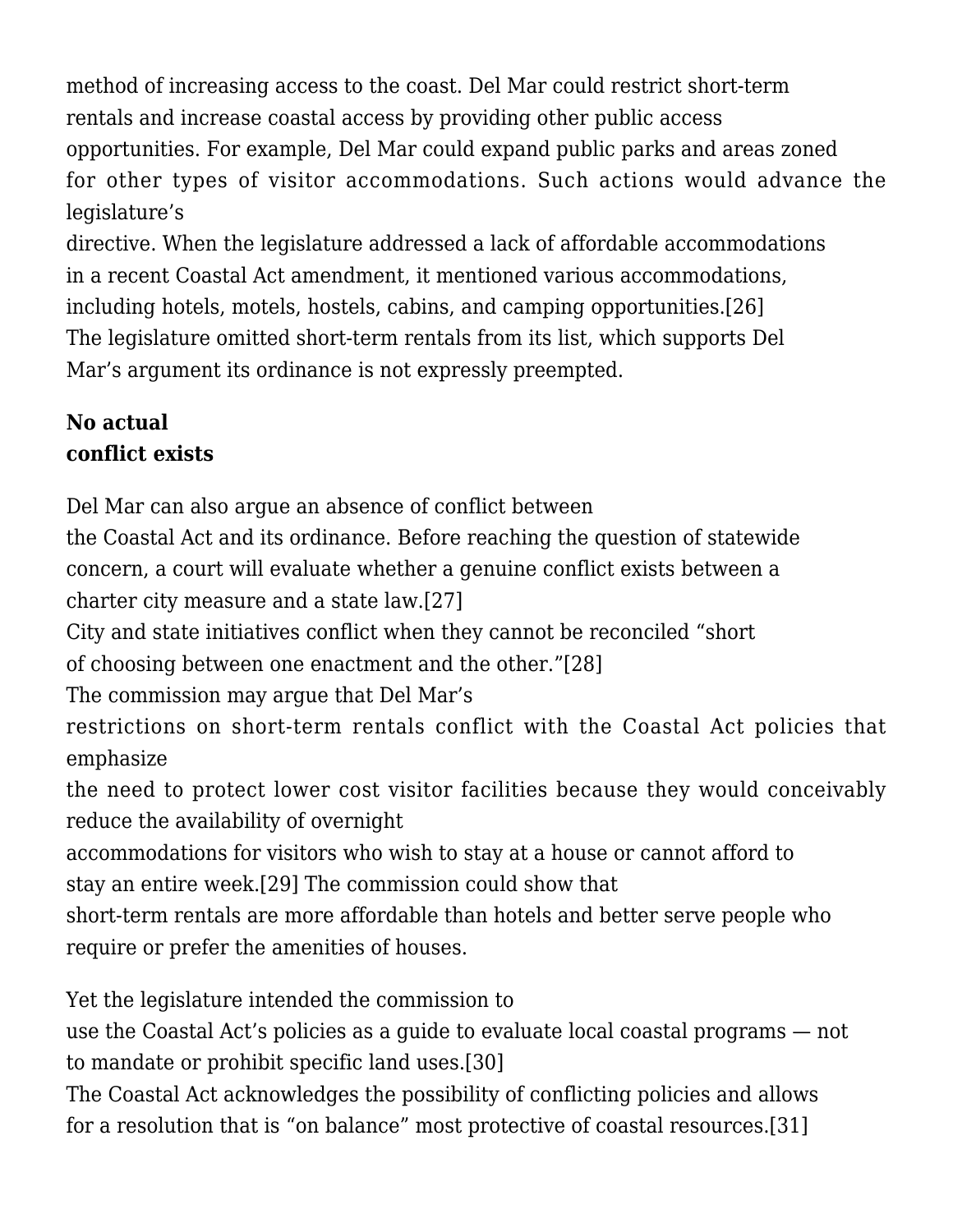This means that the commission's policy interpretation is not outcome-determinative. Del Mar can argue that on balance the ordinance would protect the overall quality of the coastal environment in residential areas, and that other components of its local land use plans ensure that public access to the coast is expanded. On that basis, a court could uphold the ordinance as consistent with the Coastal Act, rather than resolving a dispute between them.

## **The**

# **evidence does not support implied preemption**

The

term "short-term rentals" do not appear in the Coastal Act, so the commission probably must make an implied preemption argument. Del Mar has a good argument that

the policies regarding low-cost visitor facilities do not encompass the subject of short-term rental regulation to the exclusion of local action. Allowing residents to rent out their homes is just one of many possible ways a city can enable coastal access. And the Coastal Act recognizes a local government policy-making role in regulating land use: it requires a city's land use plan to adhere to its development priorities "only to the extent necessary to achieve the basic state goals."[\[32\]](#page--1-0)

If Del Mar can show its land use plans

enable greater public access to the coast, then its ordinance restricting short-term rentals is an acceptable regulation. The legislature acknowledged that it is necessary to rely on local government for local land use planning procedures and enforcement to achieve "maximum responsiveness to local conditions.["\[33\]](#page--1-0) A court would read this provision as legislative intent to allow cities to retain the ability to make policy decisions in accordance with local conditions. City governments can zone short-term rentals according to local needs even if the commission disagrees with the precise details of the regulations.

## The commission's

argument that the legislature impliedly manifested its intent to fully occupy the area of short-term rental regulation should fail. A court will look to the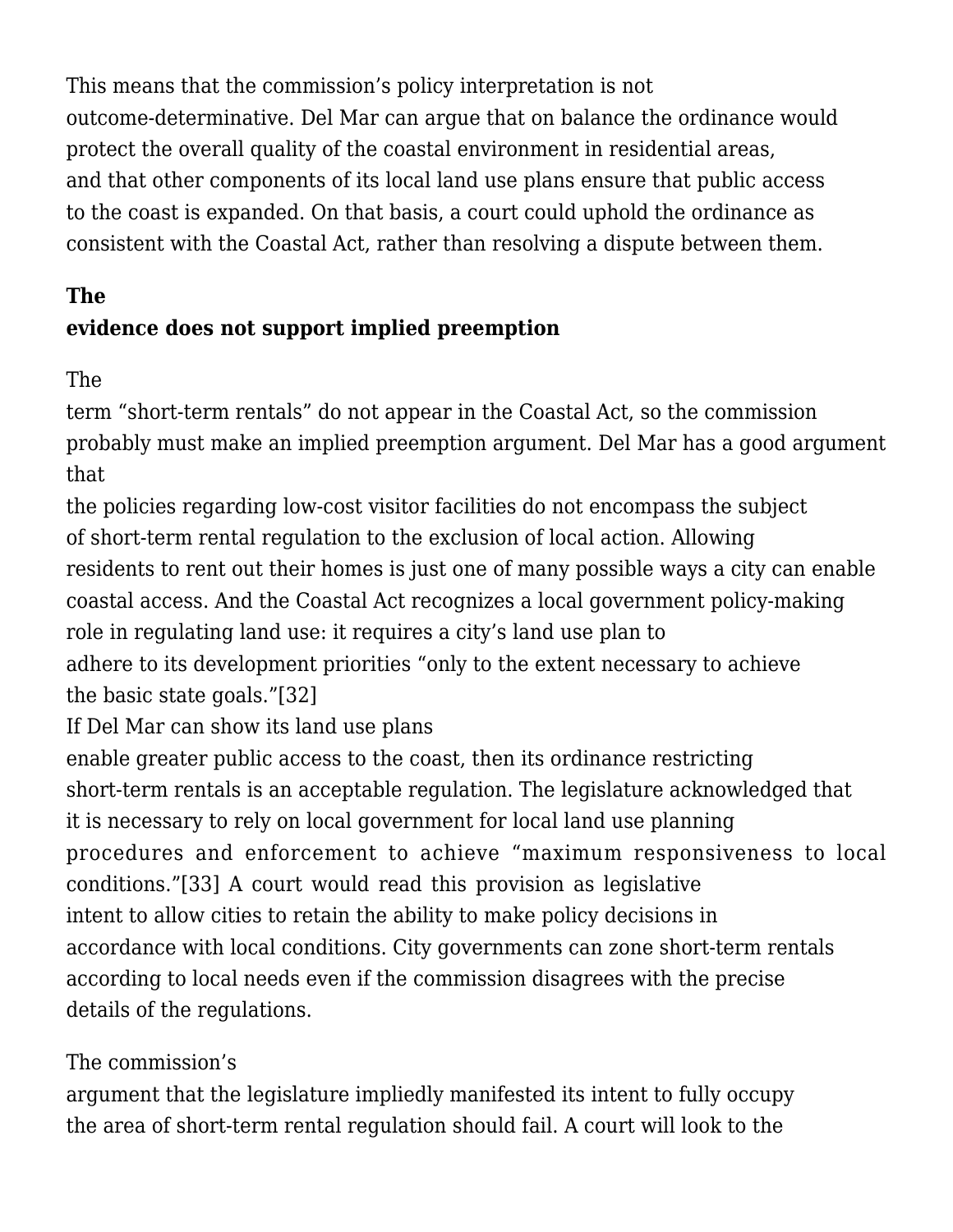following indicia of legislative intent: the general law so completely covers the subject as to clearly indicate the matter is exclusively one of state concern; the general law partially covers the subject in terms clearly indicating a paramount state concern that will not tolerate further local action; or the general law partially covers the subject and the adverse effect of a local ordinance on transient citizens of the state outweighs the possible municipal benefit[.\[34\]](#page--1-0)

#### Here, the

legislature did not completely cover the subject of short-term rentals because it did not explicitly address them in the Coastal Act. The commission can argue that Del Mar's ordinance is nonetheless preempted because the Coastal Act partially covers the subject in terms that indicate a paramount state concern. The legislature made maximizing public access to the coast a main goal of the Coastal

Act and required the commission to prioritize public access when certifying programs and issuing development permits[.\[35\]](#page--1-0) The commission can argue that by emphasizing how a lack of affordable accommodations acts as a barrier to coastal access, the legislature has indicated a preference for fewer restrictions on short-term rentals in areas with insufficient low-cost accommodations. The commission could also argue the Coastal Act implicitly preempts the ordinance because the adverse effects on

transient citizens outweigh the possible municipal benefits.[\[36\]](#page--1-0) The commission can rely on

the legislature's declaration that a diminished supply of low-cost accommodations is a barrier to coastal access to argue Del Mar's ordinance will exacerbate the barriers to coastal access that exist for many Californians and out-of-state visitors.[\[37\]](#page--1-0)

## Del

Mar may respond that the ordinance will result in significant benefits to its residents because it addresses the problems caused by online rental platforms, including increased noise, traffic, and disorderly conduct. The ordinance could arguably have more far-reaching benefits because it addresses the statewide dearth of affordable housing by preventing expensive short-term vacation rentals from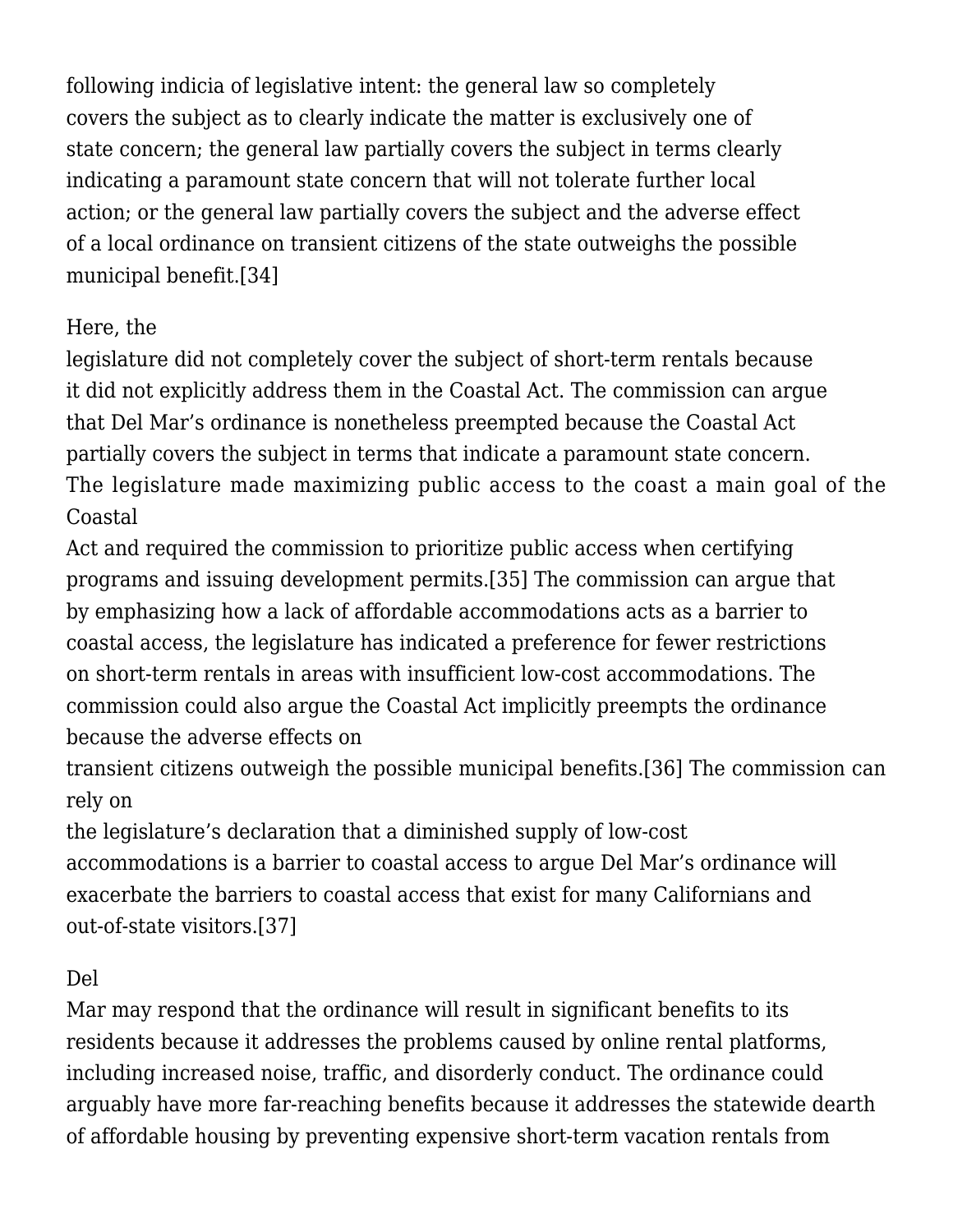replacing more affordable long-term rentals. If Del Mar can present evidence that the ordinance provides benefits that

outweigh adverse effects on transient citizens, then it will have a stronger argument that regulation of short-term rentals should not be preempted by the Coastal Act.

There is no clear indication that the legislature

intended to preempt local regulation of short-term rentals when it enacted the Coastal

Act. The Act contains no express reference to short-term rentals and the statutory language does not show an intent to preempt local regulation on the subject. Instead,

the Act specifically recognizes the need for cities to zone as they see fit. Although the legislature recently declared that a lack of affordable accommodations remains a barrier to coastal access, it did not mandate that cities allow short-term residential rentals as a solution. A court is unlikely to conclude that the legislature intended the Coastal Act to be "so overshadowing that it obliterates all vestiges of local power as to a subject where municipalities have traditionally enjoyed a broad measure of autonomy."[\[38\]](#page--1-0)

#### **Del Mar's Ordinance Passes the Municipal Affairs Test**

Even if a court found a conflict between the

Coastal Act and Del Mar's ordinance, the city could argue that its ordinance should prevail over state law because regulating short-term rentals is a municipal affair[.\[39\]](#page--1-0)

The ordinance involves land use planning and zoning, which have been traditionally viewed as necessary and appropriate municipal government powers.[\[40\]](#page--1-0) Where a charter city's initiative implicates a municipal affair, under the

"municipal affairs test," the court must next analyze whether the conflicting statute implicates a statewide concern.[\[41\]](#page--1-0)

A charter city initiative is prohibited when a statute addressing a statewide concern is "reasonably related" and "narrowly tailored" to its resolution[.\[42\]](#page--1-0)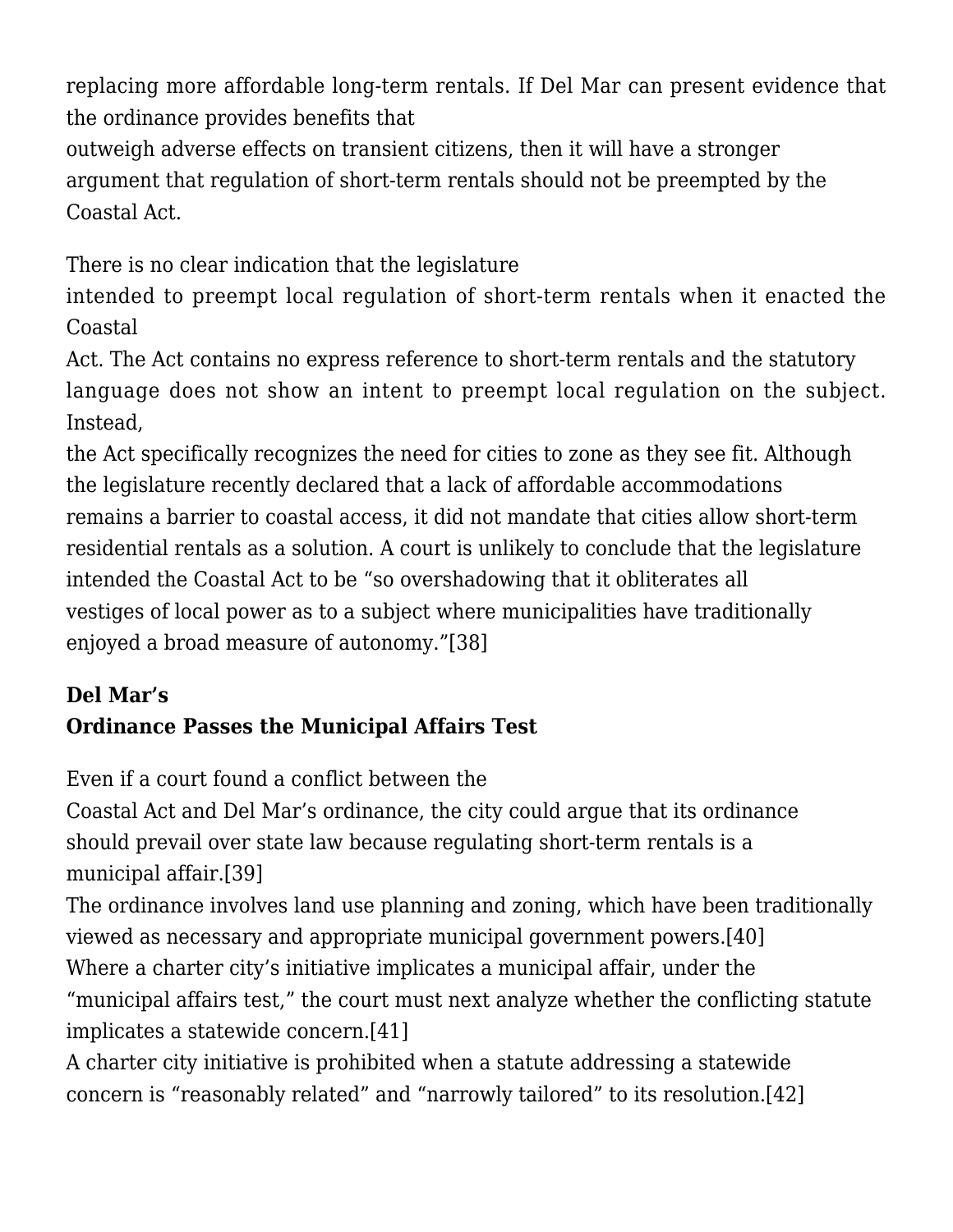The commission may argue that land use affecting coastal resources is an issue of statewide concern, and that Del Mar's ordinance would reduce coastal access for everyone from outside the city.[\[43\]](#page--1-0) The Coastal Act's broad language about protecting lower cost visitor facilities supports the commission's argument that it addresses a statewide concern[.\[44\]](#page--1-0) A court is likely to find that the Coastal Act implicates a statewide concern related to preserving access to the state's coastline.

## But the Coastal Act is not narrowly-tailored to

the issue of short-term rentals. Del Mar should argue that although the Act provides guidelines to inform local decision-making, they do not displace a charter city's ability to decide the precise content of its land use and zoning laws. If they did, chartered cities would lose almost all power to craft regulations affecting land use. Since courts do not interpret state laws to render constitutional provisions superfluous, a court will likely find that the specific issue of short-term rental regulation is not a statewide concern.

## Even if the Coastal Act covers short-term

rental regulation, Del Mar's ordinance may still be upheld based on how the Coastal Act allocates authority between the commission and local governments. The statutory scheme imposes some procedural restrictions but leaves cities with a measure

#### of local autonomy.[\[45\]](#page--1-0)

The Coastal Act neither mandates nor prohibits specific coastal land uses, which shows that the legislature anticipated that local governments would continue to control the location of particular land uses. When a court reviews the meaning and scope of the Coastal Act, it is likely to conclude that the state law is not "narrowly tailored" to the concern of short-term rentals[.\[46\]](#page--1-0) Consequently, Del Mar need not yield to the commission's requirement to permit more

lenient short-term rental regulations as long as there are sufficient lower-cost visitor facilities.

# **Del Mar's Ordinance is Not a Development**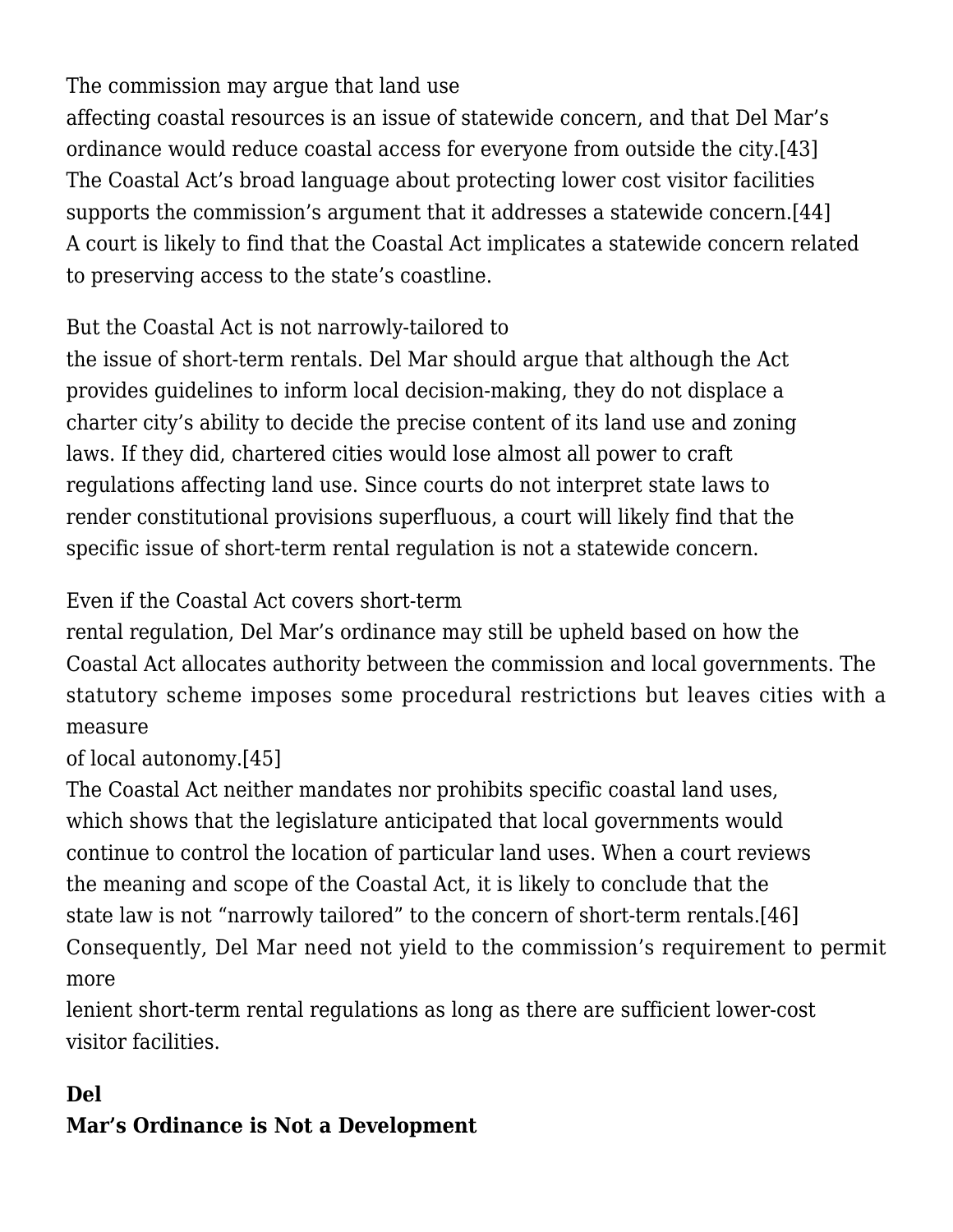Even if a court finds that state law does not

preempt Del Mar's ordinance, the commission could argue that the regulation constitutes "development" under the Coastal Act and cannot proceed without a permit. The Coastal Act defines development as "the placement or erection of any solid material or structure" or "change in the density or intensity of use of land."[\[47\]](#page--1-0)

There is some support for the commission's argument

that the ordinance changes the intensity of use of land because it would reduce the number of visitors to the city's residential coastal areas. For example, in *Greenfield v. Mandalay Shores Community*

*Association*, the court adopted a broad definition of "development" when it noted a homeowners association's resolution banning short-term rentals would change the intensity of use and access to single family residences along the coast.[\[48\]](#page--1-0) The court held that "development" under the Coastal Act "is not restricted to activities that physically alter the land or water" and relied on cases where courts found locking a gate and posting "no trespassing" signs on property that the public had regularly used to access the beach required a permit.[\[49\]](#page--1-0)

Yet Del Mar could convincingly argue its

ordinance is not a development. Del Mar can distinguish the cases the *Greenfield* court relied on, because unlike

access pathways, the public never had guaranteed access to private coastal residences.

Homeowners make the decision whether to rent out a residence, which inevitably results in only a small percentage of the public having this kind of access to the coast. In *HomeAway.com, Inc. v. Santa*

*Monica* the court rejected the online rental platform plaintiffs' claim that Santa Monica's short-term rental regulation amounted to "development" because it found no support for departing from the "common sense definition and understanding of the term.["\[50\]](#page--1-0)

Although this ordinance may change the intensity of land use, Del Mar could argue that adopting such a broad view of "development" would be contrary to legislative

intent, because it would subject all city land use regulations to commission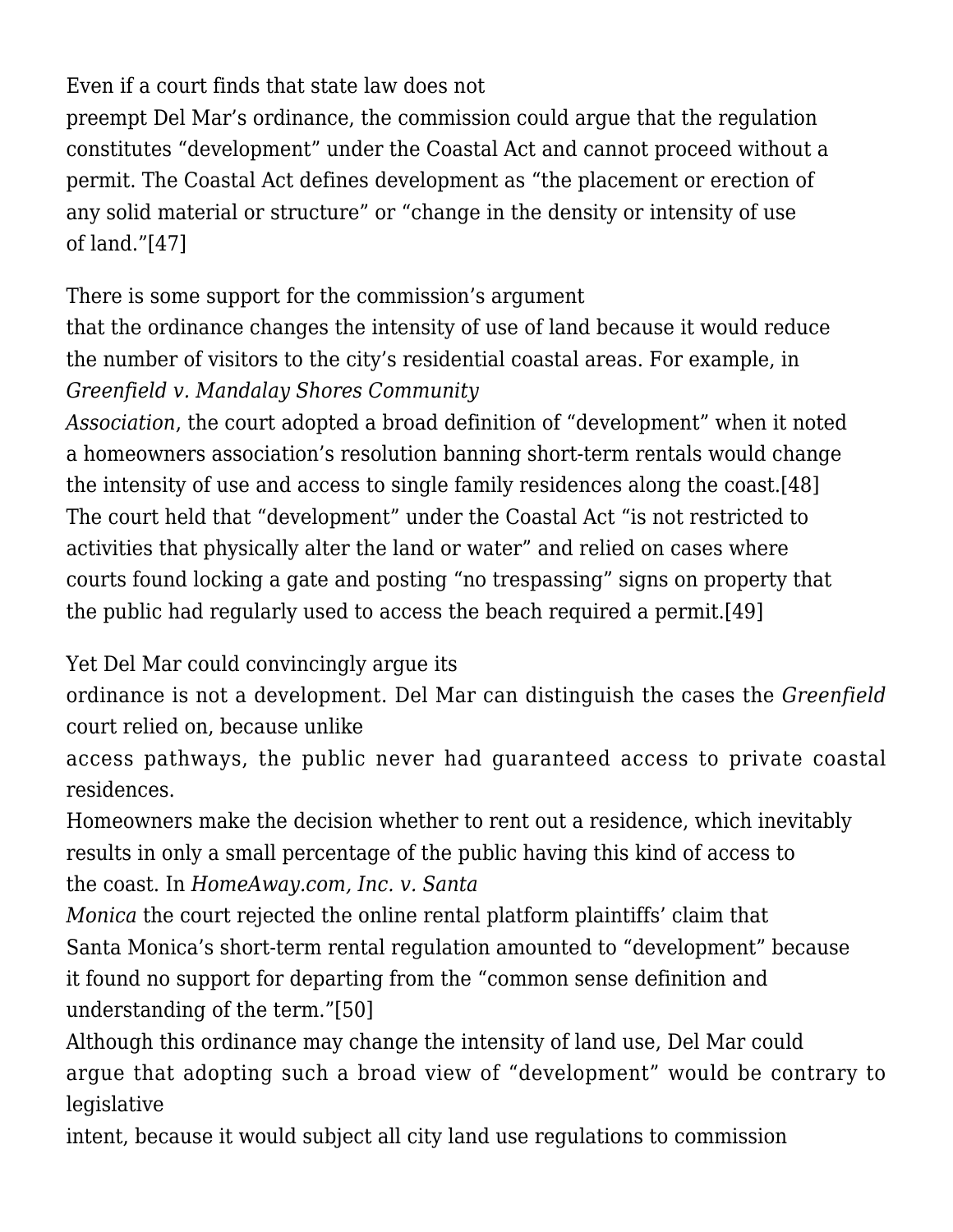review. This proves too much, and it is inconsistent with the Coastal Act's clear language that general land use plans and zoning decisions are to be reviewed within the context of a local coastal program, not as individual developments.

The commission could argue that, as the

administrative agency charged with implementing the Coastal Act, its interpretation of the statute should be given considerable weight.[\[51\]](#page--1-0) But the commission's view is not entitled to deference here because determining the scope of the agency's authority is a court's task[.\[52\]](#page--1-0)

No case holds that land use regulations constitute "development" under the Coastal Act. And the statutory scheme gives permitting authority to both the commission

and local governments. Accordingly, it is unlikely that a court will conclude that Del Mar's ordinance requires a coastal development permit.

#### **Conclusion**

#### Due to

the inherently local nature of land use, the Coastal Act highlights the tension that exists between statewide policies and the constitutional power of local governments. A court will likely conclude that the Coastal Act does not prohibit Del Mar's ordinance restricting short-term rentals. Additional conflicts over meaningful coastal access are likely, given that the priorities of private property owners, online rental platforms, local governments, and the commission are often not aligned. Here, it is unnecessary to reduce local government power to achieve the Coastal Act's objectives: Del Mar's ordinance can be upheld as consistent with those goals.

—o0o—

Talia Edelman is a second-year student at Berkeley Law.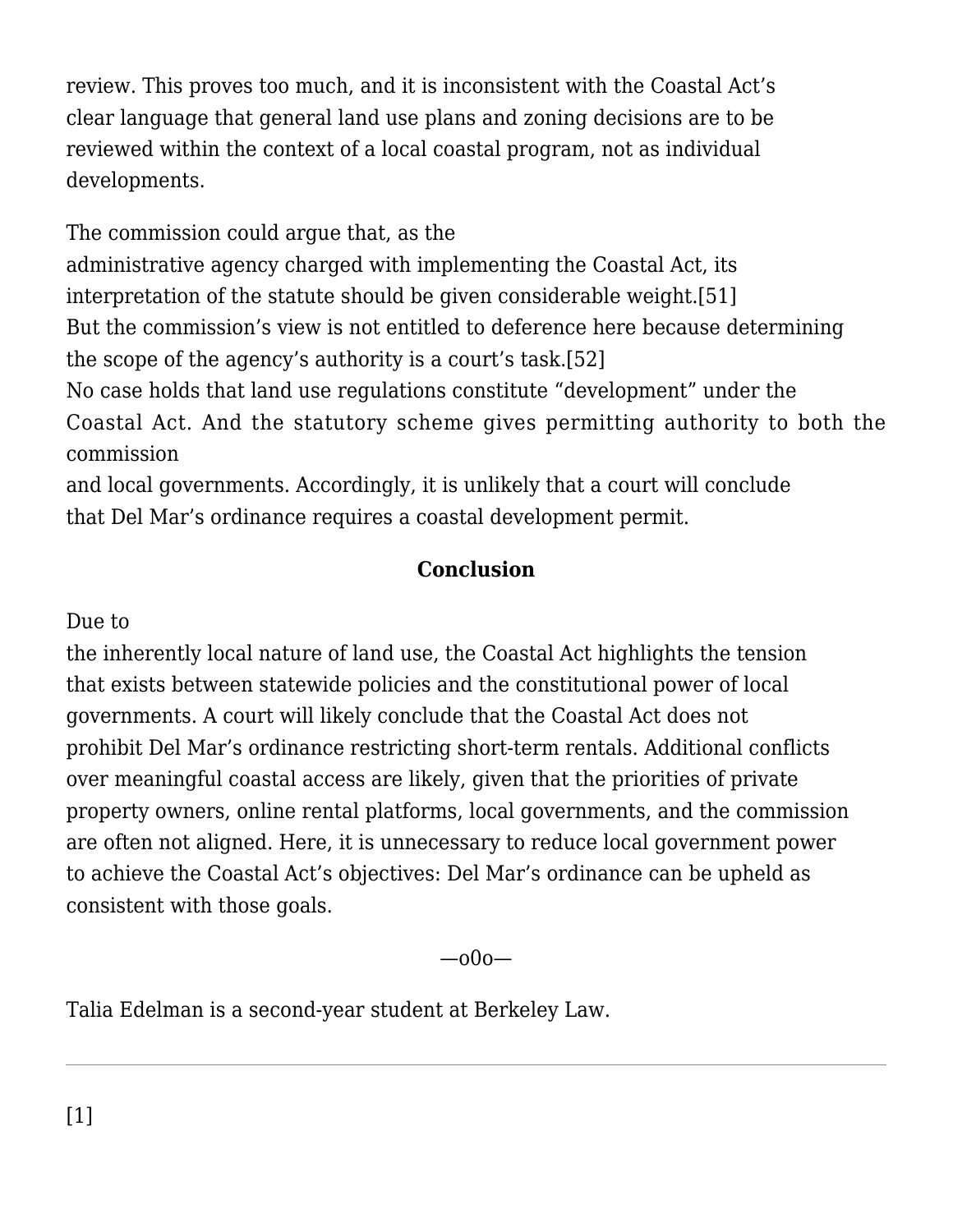Jill Replogie, *Do Californians Have a Right to Airbnb on the Coast?*, KQED

(Feb. 3, 2017)

https://www.kqed.org/news/11300011/do-californians-have-a-right-to-airbnb-on-the-c oast.

[\[2\]](#page--1-0) *Ibid.*

[\[3\]](#page--1-0) Del

Mar is a small coastal city approximately twenty miles north of San Diego. [https://www.delmar.ca.us/.](https://www.delmar.ca.us/) Phil Diehl, *Del Mar Takes State to Court Over Short-Term*

*Rentals*, The San Diego Union-Tribune

 $(Jul. 19, 2018)$ 

[https://www.sandiegouniontribune.com/communities/north-county/sd-no-delmar-cour](https://www.sandiegouniontribune.com/communities/north-county/sd-no-delmar-court-20180719-story.html) [t-20180719-story.html](https://www.sandiegouniontribune.com/communities/north-county/sd-no-delmar-court-20180719-story.html).

Lori Weisberg, *How Will San Diego Fend*

*off Coastal Commission, Legal Challenges to Airbnb Rules?*, The San Diego Union-Tribune (Jul. 21,

2018)

[https://www.sandiegouniontribune.com/business/tourism/sd-fi-airbnb-cities-regulatio](https://www.sandiegouniontribune.com/business/tourism/sd-fi-airbnb-cities-regulations-20180721-story.html) [ns-20180721-story.html.](https://www.sandiegouniontribune.com/business/tourism/sd-fi-airbnb-cities-regulations-20180721-story.html)

[\[4\]](#page--1-0) Lori

Weisberg, *How Will San Diego Fend off*

*Coastal Commission, Legal Challenges to Airbnb Rules?*, The San Diego Union-Tribune (Jul. 21,

2018)

[https://www.sandiegouniontribune.com/business/tourism/sd-fi-airbnb-cities-regulatio](https://www.sandiegouniontribune.com/business/tourism/sd-fi-airbnb-cities-regulations-20180721-story.html) [ns-20180721-story.html.](https://www.sandiegouniontribune.com/business/tourism/sd-fi-airbnb-cities-regulations-20180721-story.html)

Del Mar's ordinance would limit vacation rentals in residential areas to a minimum of seven days at a time and no more than twenty-eight days per year. The Coastal Commission rejected the ordinance and proposed changes that would set the minimum stay at three days and the yearly maximum at 100 days.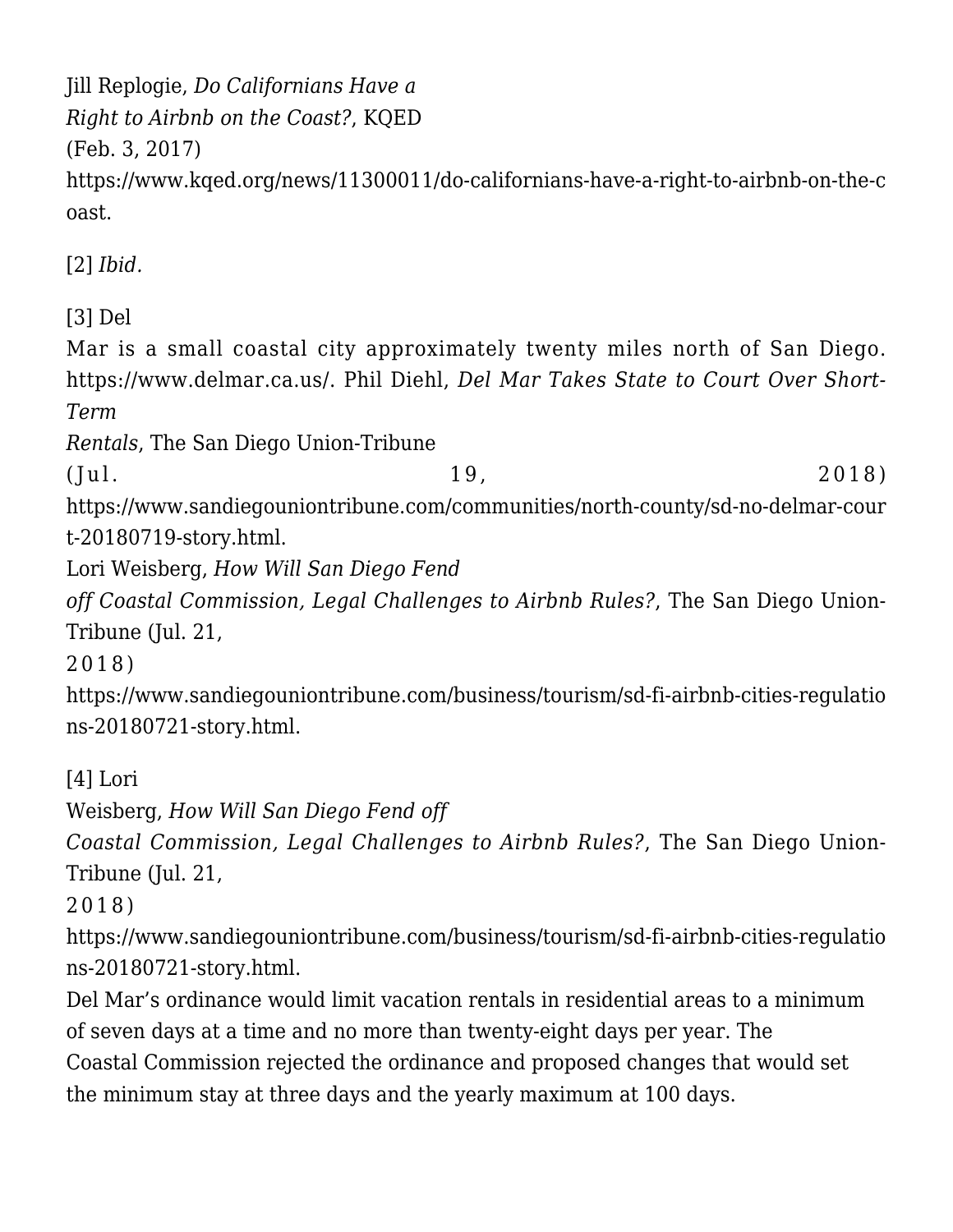[\[5\]](#page--1-0) [Petition](https://www.voiceofsandiego.org/wp-content/uploads/2018/09/Del-Mar-Writ-of-Mandate.pdf) [for Writ of Mandamus,](https://www.voiceofsandiego.org/wp-content/uploads/2018/09/Del-Mar-Writ-of-Mandate.pdf) *[The City of Del Mar](https://www.voiceofsandiego.org/wp-content/uploads/2018/09/Del-Mar-Writ-of-Mandate.pdf) [v. The California Coastal Commission](https://www.voiceofsandiego.org/wp-content/uploads/2018/09/Del-Mar-Writ-of-Mandate.pdf)* (2018).

[\[6\]](#page--1-0) *[Pacific Palisades Bowl Mobile Estates, LLC](https://scholar.google.com/scholar_case?case=2417615258377864067&q=55+Cal.4th+783&hl=en&as_sdt=2006)*

*[v. City of Los Angeles](https://scholar.google.com/scholar_case?case=2417615258377864067&q=55+Cal.4th+783&hl=en&as_sdt=2006)* (2012) at 793; Pub. Resources Code § 30103. The coastal zone extends inland generally 1,000 yards from the coast. All further statutory references are to the Coastal Act contained in the Public Resources Code unless otherwise indicated.

[\[7\]](#page--1-0) A

1972 voter initiative (Proposition 20) established the Coastal Commission, an independent quasi-judicial agency. The adoption of the Coastal Act made this commission permanent. §§ 30001, 30001.5(c); *[Ibarra v. Cal. Coastal Com.](https://scholar.google.com/scholar_case?case=12587635383241489474&q=182+Cal.App.3d+687&hl=en&as_sdt=2006)* (1986) at 693.

[\[8\]](#page--1-0) §§ 30500, 30108.6. [\[9\]](#page--1-0) §§ 30500, 30108.6, 30600, subd. (a). [\[10\]](#page--1-0) See

§§ 30512, subds. (a)–(c); 30514; 30620.

[\[11\]](#page--1-0) §

30213.

[\[12\]](#page--1-0) § 30222. Private recreational facilities do not have priority over "agriculture or coastal-dependent industry."

[\[13\]](#page--1-0) § 31411, subd. (d), added by Stats. 2017, ch. 838, § 3, eff. Jan. 1, 2018. The legislature emphasized that "[l]ower cost accommodations, including hotels, motels, hostels, cabins, and camping opportunities, are essential elements of coastal and park access because they enable Californians and visitors from a variety of backgrounds, including those of low and moderate income, to enjoy California's beaches and parks and experience the full range of recreational, educational,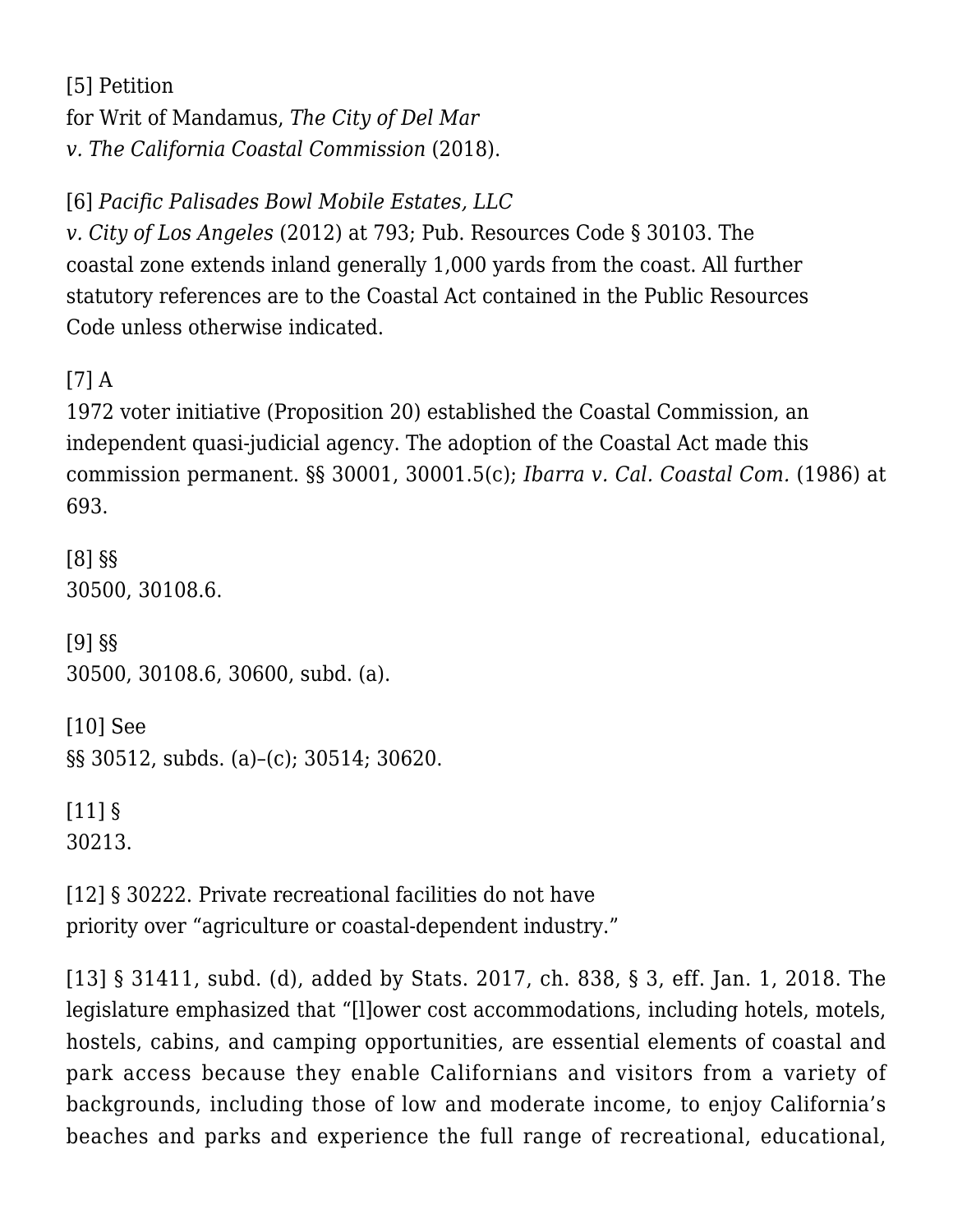spiritual, and other experiences offered."

# [\[14\]](#page--1-0)

Land use regulation is a legitimate exercise of a city's constitutional police power if it provides for the public health, safety and general welfare of its citizens. *[Associated](https://scholar.google.com/scholar_case?case=15479987272763509129&q=18+Cal.3d+582&hl=en&as_sdt=2006)*

*[Home Builders etc., Inc. v. City of Livermore](https://scholar.google.com/scholar_case?case=15479987272763509129&q=18+Cal.3d+582&hl=en&as_sdt=2006)* (1976) at 604; *[Village of Euclid v.](https://scholar.google.com/scholar_case?case=8376015914752485063&q=272+U.S.+365&hl=en&as_sdt=2006) [Ambler Realty Co.](https://scholar.google.com/scholar_case?case=8376015914752485063&q=272+U.S.+365&hl=en&as_sdt=2006)* (1926) at 388; *Miller v. Board of Public Works* (1925) 195 Cal. 477, 488.

## [\[15\]](#page--1-0)

Del Mar was incorporated as a charter city, but the charter was limited to imposing an admissions tax at its fairgrounds. Voters approved a charter amendment related to land use and zoning in November 2018. Bianca Kaplenek, *Del Mar Seeks Land-Use Changes With Charter*

*Amendment*, The Coast News

(Apr. 12, 2018)

https://www.thecoastnews.com/del-mar-seeks-land-use-changes-with-charter-amend ment/;

Lexy Brodt, *Gaasterland, Worden Claim Del*

*Mar Council Seats, Measure R Defeated*, The

Coast News (Nov. 8, 2018) https://www.thecoastnews.com/gaasterland-worden-claim-del-mar-council-seats-mea sure-r-defeated/.

[\[16\]](#page--1-0) See *[Cal. Fed. Savings & Loan Assn. v. City](https://scholar.google.com/scholar_case?case=13398148860947069229&q=54+Cal.3d+1&hl=en&as_sdt=2006) [of Los Angeles](https://scholar.google.com/scholar_case?case=13398148860947069229&q=54+Cal.3d+1&hl=en&as_sdt=2006)* (1991) at 17 (*Cal. Fed. Savings*); *[Bishop](https://scholar.google.com/scholar_case?case=2425107852018821681&q=1+Cal.3d+56&hl=en&as_sdt=2006) [v. City of San Jose](https://scholar.google.com/scholar_case?case=2425107852018821681&q=1+Cal.3d+56&hl=en&as_sdt=2006)* (1969) at 61; *[Fisher v. City of Berkeley](https://scholar.google.com/scholar_case?case=1981419336724016158&q=37+Cal.3d+644&hl=en&as_sdt=2006)* (1984) at 704.

[\[17\]](#page--1-0) *[Cal. Fed. Savings,](https://scholar.google.com/scholar_case?case=13398148860947069229&q=54+Cal.3d+1&hl=en&as_sdt=2006) supra* note 16, at 7;*[Professional Fire Fighters, Inc. v. City of](https://scholar.google.com/scholar_case?case=8242750434507575982&q=60+Cal.2d+276&hl=en&as_sdt=2006) [Los Angeles](https://scholar.google.com/scholar_case?case=8242750434507575982&q=60+Cal.2d+276&hl=en&as_sdt=2006)* (1963) at 292, fn. 11.

[\[18\]](#page--1-0) See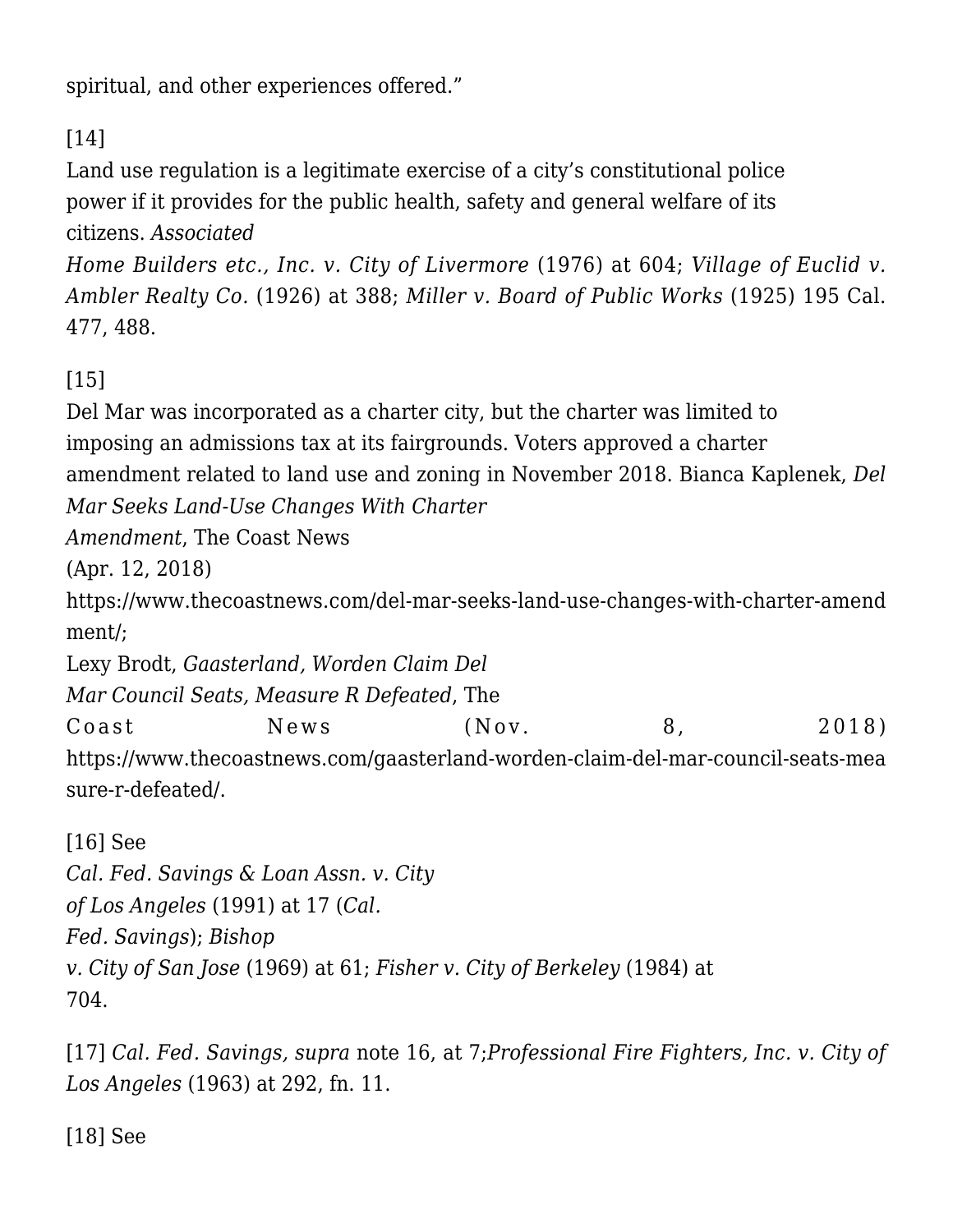*[Viacom](https://scholar.google.com/scholar_case?case=12645893432463676805&q=140+Cal.App.4th+230&hl=en&as_sdt=2006)*

*[Outdoor Inc. v. City of Arcata](https://scholar.google.com/scholar_case?case=12645893432463676805&q=140+Cal.App.4th+230&hl=en&as_sdt=2006)* (2006) at 303; see also *[Cal. Fed. Savings,](https://scholar.google.com/scholar_case?case=13398148860947069229&q=54+Cal.3d+1&hl=en&as_sdt=2006) supra* note 16, at 13.

[\[19\]](#page--1-0) §§ 30213, 30222.

[\[20\]](#page--1-0) *[Brown](https://scholar.google.com/scholar_case?case=14135833999841810189&q=48+Cal.3d+711&hl=en&as_sdt=2006) [v. Kelly Broadcasting Co.](https://scholar.google.com/scholar_case?case=14135833999841810189&q=48+Cal.3d+711&hl=en&as_sdt=2006)* (1989) at 724.

[\[21\]](#page--1-0) § 30001.5.

[\[22\]](#page--1-0) See *[City](https://scholar.google.com/scholar_case?case=2335902178321073827&q=217+Cal.App.4th+170&hl=en&as_sdt=2006) [of Dana Point v. Cal. Coastal Com.](https://scholar.google.com/scholar_case?case=2335902178321073827&q=217+Cal.App.4th+170&hl=en&as_sdt=2006)* (2013) at 186.

[\[23\]](#page--1-0) § 30512.

[\[24\]](#page--1-0) § 30512.2.

[\[25\]](#page--1-0) §§ 30213, 30222.

[\[26\]](#page--1-0) § 31411.

[\[27\]](#page--1-0) See *[Cal. Fed. Savings](https://scholar.google.com/scholar_case?case=13398148860947069229&q=54+Cal.3d+1&hl=en&as_sdt=2006), supra* note 16*,* at 16–17.

[\[28\]](#page--1-0) *Id*. at 17.

[\[29\]](#page--1-0) §§ 30213, 30222.

[\[30\]](#page--1-0) § 30512.2, subd. (a).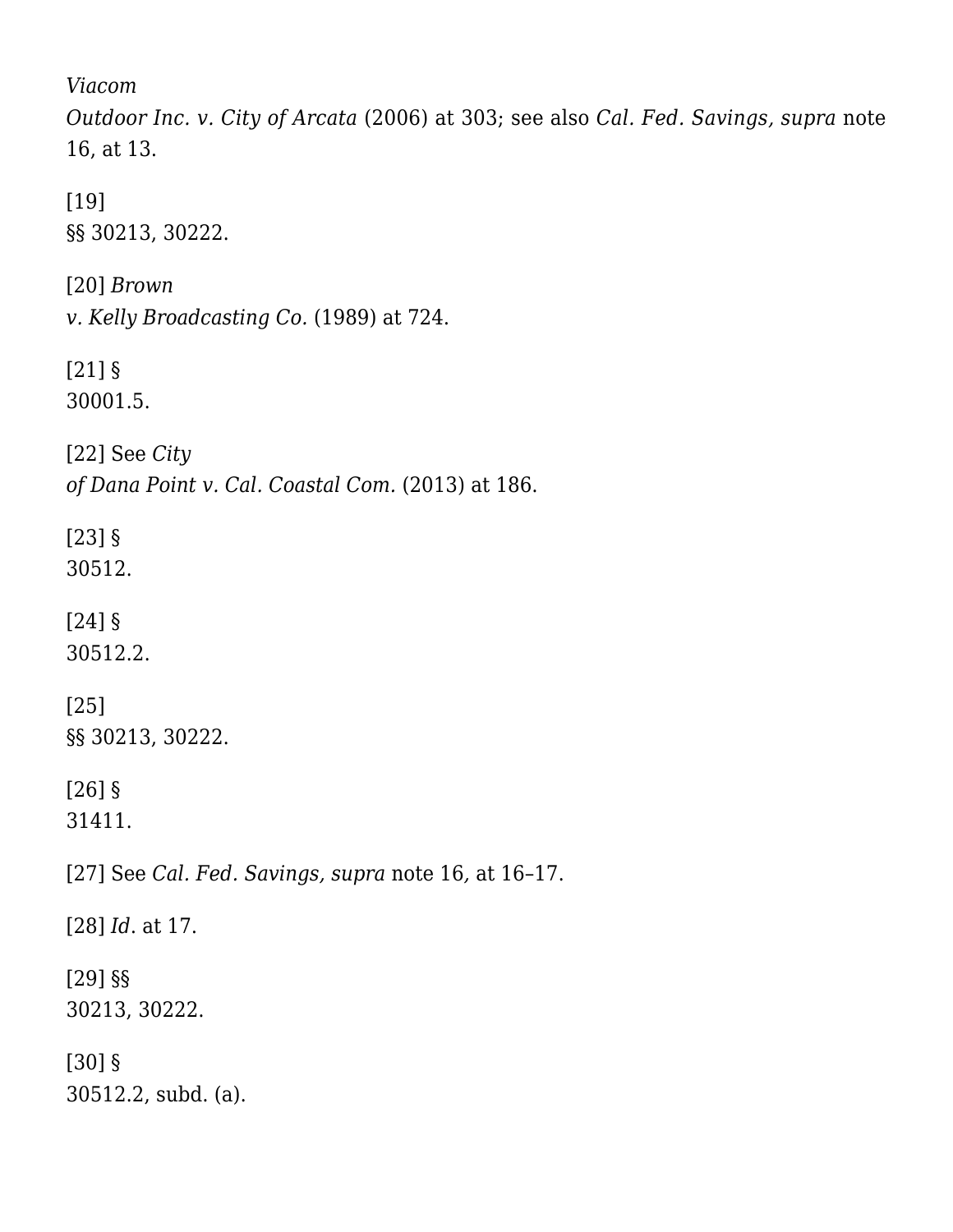[\[31\]](#page--1-0) § 30007.5.

[\[32\]](#page--1-0) § 30512.2.

[\[33\]](#page--1-0) § 30004.

[\[34\]](#page--1-0) *[People](https://scholar.google.com/scholar_case?case=9953882248499076673&q=36+Cal.3d+476&hl=en&as_sdt=2006) [ex rel. Deukmejian v. County of Mendocino](https://scholar.google.com/scholar_case?case=9953882248499076673&q=36+Cal.3d+476&hl=en&as_sdt=2006)* (1984) at 485 (*Deukmejian*).

[\[35\]](#page--1-0) §§ 30001.5, 30200.

[\[36\]](#page--1-0) See *[Deukmejia](https://scholar.google.com/scholar_case?case=9953882248499076673&q=36+Cal.3d+476&hl=en&as_sdt=2006)*n*, supra* note 34.

[\[37\]](#page--1-0) § 31411.

[\[38\]](#page--1-0)

See *[Waste](https://scholar.google.com/scholar_case?case=6738090814618385962&q=23+Cal.App.4th+299&hl=en&as_sdt=2006) [Resource Technologies v. Dept. of Public Health](https://scholar.google.com/scholar_case?case=6738090814618385962&q=23+Cal.App.4th+299&hl=en&as_sdt=2006)* (1994) at 306.

[\[39\]](#page--1-0) Cal. Const., art. XI, § 5, subd. (a); see *[Cal. Fed. Savings,](https://scholar.google.com/scholar_case?case=13398148860947069229&q=54+Cal.3d+1&hl=en&as_sdt=2006) supra* note 16.

[\[40\]](#page--1-0) See *[City](https://scholar.google.com/scholar_case?case=4596366437342468340&q=%22The+State+of+California+and+the+State+Attorney+General+appeal+from+the+judgment+entered+in+favor+of+the+City+of+Los+Angeles+declaring+subdivision+(d)+of+Government+Code+section+65860+to+be%22&hl=en&as_sdt=4,5) [of Los Angeles v. State of California](https://scholar.google.com/scholar_case?case=4596366437342468340&q=%22The+State+of+California+and+the+State+Attorney+General+appeal+from+the+judgment+entered+in+favor+of+the+City+of+Los+Angeles+declaring+subdivision+(d)+of+Government+Code+section+65860+to+be%22&hl=en&as_sdt=4,5)* (1982) at 533.

[\[41\]](#page--1-0) See *[Cal. Fed. Savings](https://scholar.google.com/scholar_case?case=13398148860947069229&q=54+Cal.3d+1&hl=en&as_sdt=2006), supra* note 16*,* at 17.

[\[42\]](#page--1-0) *Ibid*.

[\[43\]](#page--1-0) See *[Bishop v. City of San Jose](https://scholar.google.com/scholar_case?case=2425107852018821681&q=1+Cal.3d+56&hl=en&as_sdt=2006), supra* note 16; see also *[In People ex rel. Younger](https://scholar.google.com/scholar_case?case=9628221900162190762&q=5+Cal.3d+480&hl=en&as_sdt=2006) [v. County of El Dorado](https://scholar.google.com/scholar_case?case=9628221900162190762&q=5+Cal.3d+480&hl=en&as_sdt=2006)* (1971) at 498.

[\[44\]](#page--1-0) See *[State](https://scholar.google.com/scholar_case?case=5285380165536090584&q=54+Cal.4th+547&hl=en&as_sdt=2006) [Building and Construction Trades Council v. City of Vista](https://scholar.google.com/scholar_case?case=5285380165536090584&q=54+Cal.4th+547&hl=en&as_sdt=2006)* (2012)